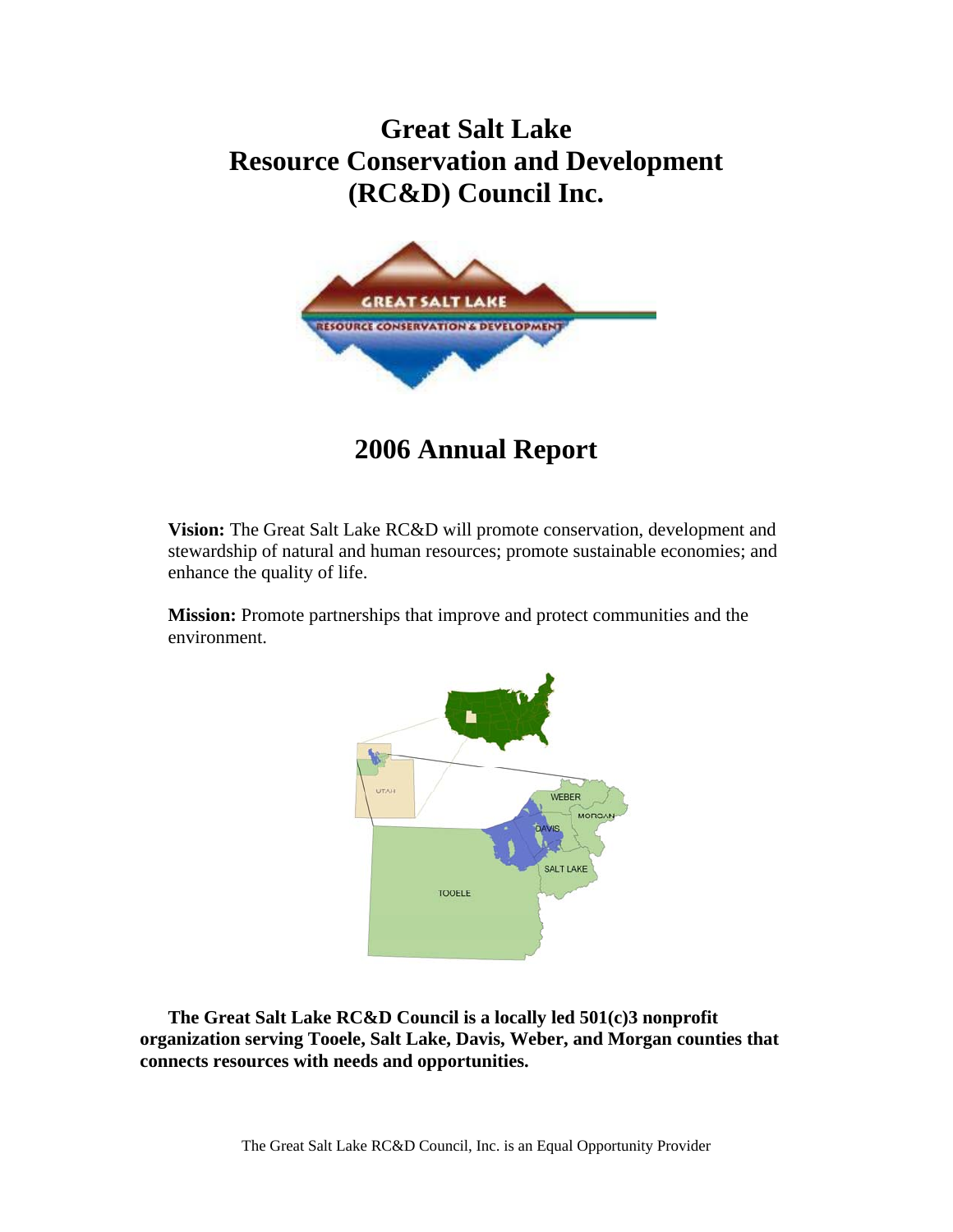The Great Salt Lake Resource Conservation and Development Council, Inc. works with individuals, municipalities, agencies, businesses, and philanthropic organizations to address issues and challenges facing Tooele, Salt Lake, Davis, Weber and Morgan counties in Utah. This area comprises a majority of the Wasatch Front with a population of over 1.4 million residents in 2003 and covers an area of 9,156 square miles. Tooele and Morgan counties can be characterized as more geographically expansive but experiencing both positive and negative impacts from development pressure. Salt Lake, Davis, and Weber counties are, in general, more densely populated. It serves as a major transportation hub for the Intermountain West with the Salt Lake City International Airport, extensive rail service, light rail (TRAX), cross roads for east/west and north/south Interstates (I-15, I-80, and I-84), serves as a major location of commerce, and home to universities, world class skiing, arts and cultural events.

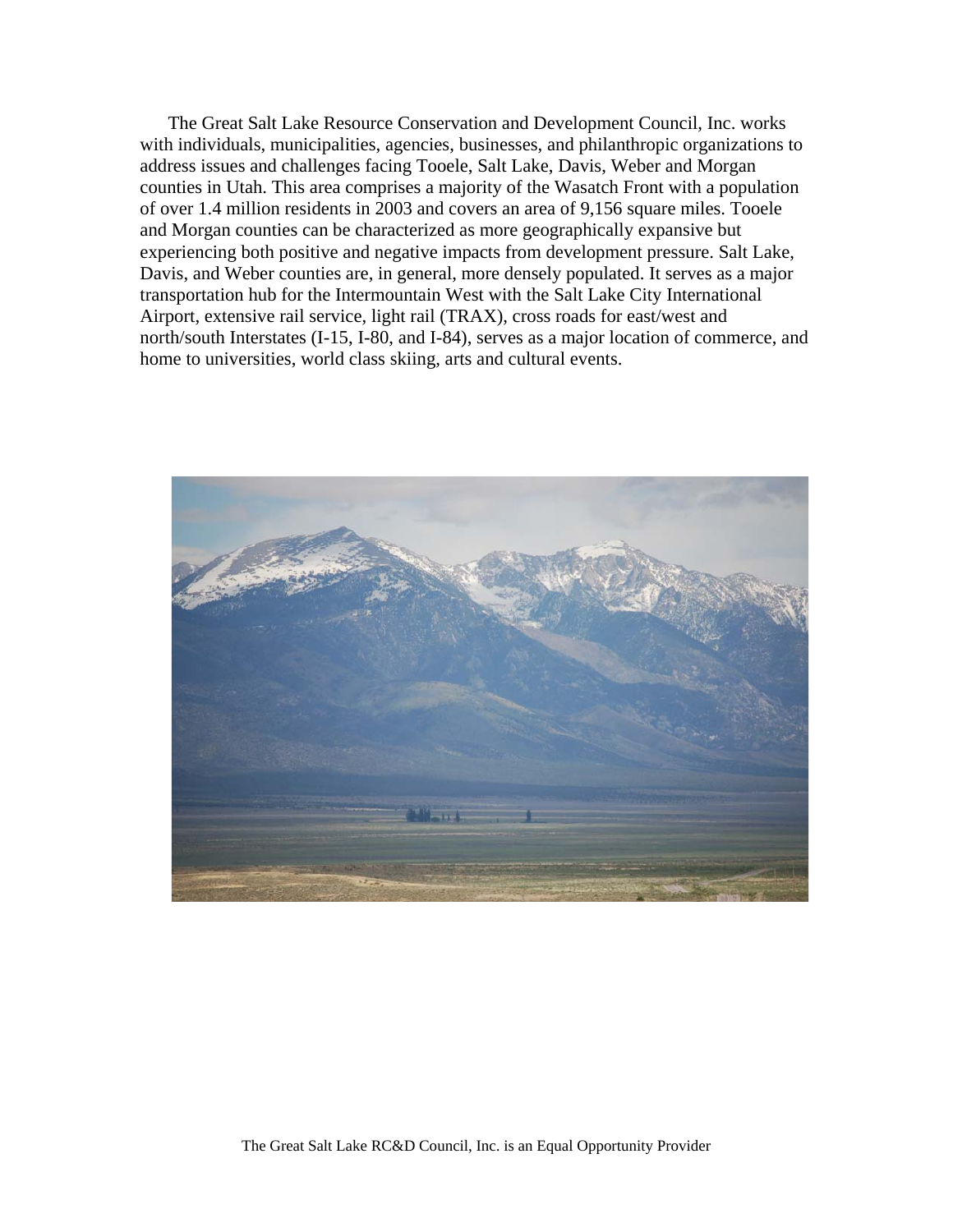## **Accomplishments:**

- 1. Sponsored four open houses for Community Supported Agriculture (CSA) in Eden, Ogden, Farmington, and Salt Lake City through February 2006.
- 2. Completed implementation of APHIS grant using bio-control methods.
- 3. Completed Myrtle Spurge mapping and control project using US Forest Service grant for \$6,000.
- 4. Awarded \$5,000 NRCS Grant that educates the public about the threat from Myrtle Spurge and provides an exchange program for land owners.
- 5. Renewed Directors and Officers Liability Insurance, April 2006.
- 6. Acquired General Liability Insurance to cover sponsored projects, i.e. People's Market, August 2006.
- 7. Community fire plan for Bierdnau submitted to Utah Forestry, Fire and State Lands for approval and implementation.
- 8. Reviewed and discussed USDA and NRCS Civil Rights Policy Statements, Great Salt Lake RC&D meeting May 26, 2006.
- 9. Adopted People's Market, serving the West Side of Salt Lake City focusing on low-income and diverse populations, June 2, 2006
- 10. In cooperation with Utah State University, Brigham Young University, and Utah Division of Wildlife Resources, completed the second field season completed for Sensitive Wildlife species assessment in Deep Creek Watershed near Ibapah, Utah.
- 11. Awarded \$15,000 NRCS grant to address noxious weed control and restoration in Tooele County.
- 12. Attended and made presentation to National Association of RC&Ds in Savannah, GA June 2006.
- 13. Notified communities in Salt Lake and Tooele Counties about severe flood threat from high snow pack in surrounding mountains.
- 14. Reviewed Financial Management Handbook from NARCDC and implemented voucher and other financial procedures.
- 15. Completed Leafy Spurge Mapping, Control and Education project phase III for "Pulling Together Initiative" from National Fish and Wildlife Foundation in cooperation with the Bonneville CWMA, 2006.
- 16. Facilitated control of Myrtle or Donkey tail spurge by acting as fiscal agent for US Forest Service grant for \$6,000
- 17. Implemented control of Dalmatian Toadflax by acting as fiscal agent for APHIS grants for \$4,000.
- 18. Increased capacity of Council through training sessions and participation in National RC&D Conference in Savannah, GA, also made Success Story presentation.
- 19. Adopted outreach effort to educate potentially impacted entities about the NRCS Emergency Watershed Protection (EWP) program.
- 20. Updated and coordinated website maintenance: www.greatsaltlakercd.org.
- 21. Published four quarterly newsletters, The Lake Effect.
- 22. Annual Plan of Work adopted.
- 23. Participated in PRATT meetings and activities and drafted a letter of support.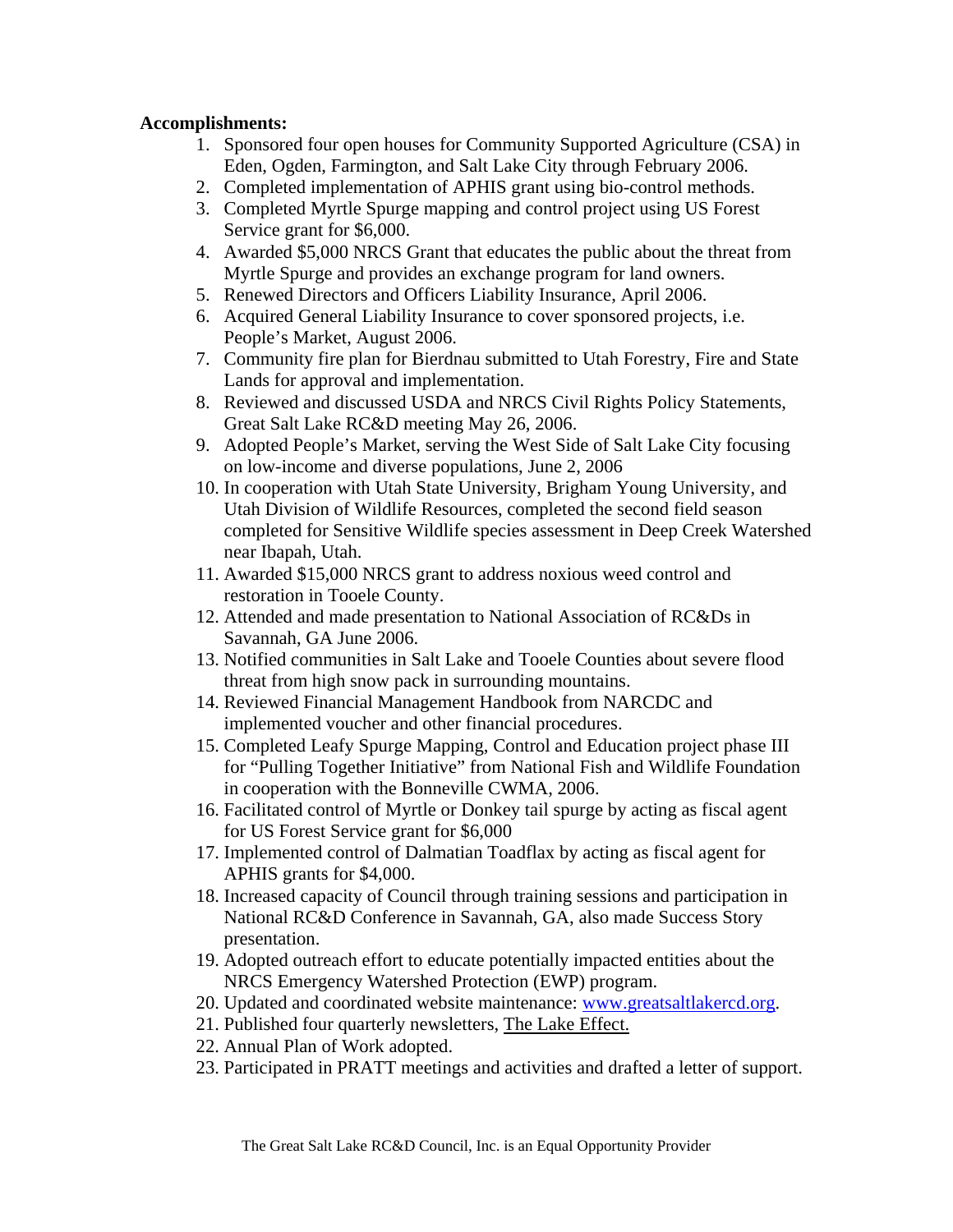#### **Community Supported Agriculture (CSA)**

The Great Salt Lake RC&D presented the 4<sup>th</sup> Annual Community Supported Agriculture (CSA) which links farmers with local customers or shareholders along the Wasatch Front. Farmers are able to reduce their marketing risk and obtain a price closer to retail rather than wholesale. CSA allows agriculture producers to take control of prices, thus increasing the viability of their operations and keeping farms as an important part of the local community character. Consumers have a unique opportunity to interact directly with the people and places where their food is grown. A diverse offering of food challenges shareholders to eat a more balanced and healthful diet while allowing them to directly support farmers and farms in their community. This effort is a good compliment to the National NRCS Strategic Plan – Market Base Strategy. The Great Salt Lake RC&D Council sponsored the third annual workshops in February 2006 in Salt Lake City, Ogden, Huntsville and this year Farmington. Farmers and local customers came together to share their interests and concerns. Over 140 persons attended these four sessions.

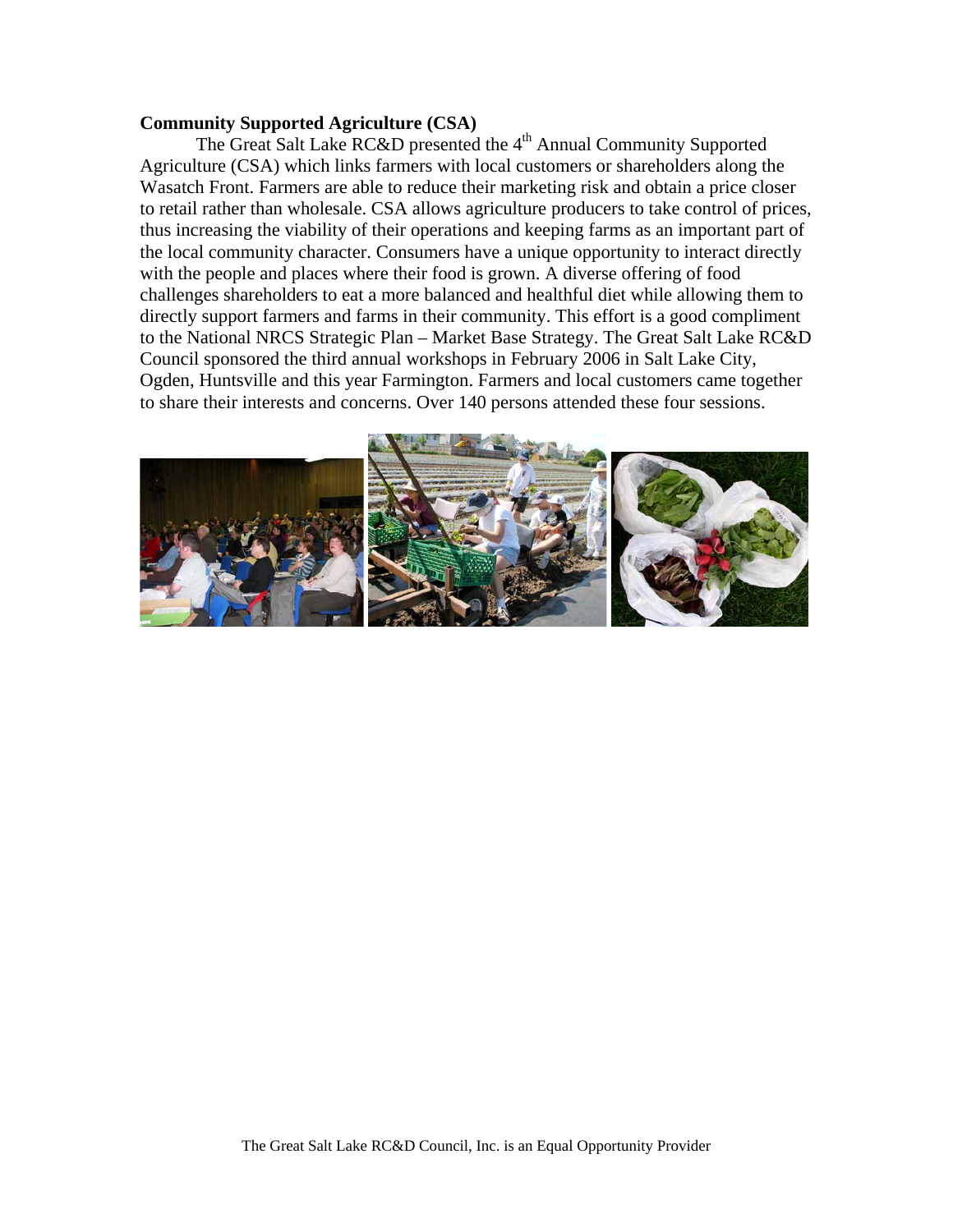#### **Cooperative Weed Management Areas (CWMA)**

 In 2006, some of the early planning efforts and coordination by the Great Salt Lake RC&D Council started to take root and produce tangible results for many residents of Salt Lake and Tooele counties. The Leafy Spurge mapping, education and control project funded by the National Fish and Wildlife Foundation: Pulling Together Initiative grant, contributions by Salt Lake Soil Conservation District, Utah Bureau of Land Management, Salt Lake County – Public Utilities, and others was completed and provided important information that will greatly facilitate the early detection and rapid response effort by the Bonneville CWMA. The US Forest Service funded a grant to map and control Leafy Spurge, as well as educated the public about the threat from this noxious weed, which also was jointly supported by other concerned entities in the area. APHIS provided monetary support to implement a project work that used insects to control Dalmatian Toad Flax. The Great Salt Lake RC&D was awarded two grants from the NRCS to address resource concerns from weed infestations, including a novel approach to educating the public to the problem of Leafy Spurge by sponsoring a Leafy Spurge for native plant exchange event and weed control and restoration effort in Tooele County. In addition, there have been discussions with residents of Salt Lake and Davis counties about creating a new CWMA, the South Shore CWMA, with especial interest in controlling Phragmites. This project is consistent with the NRCS Overarching Strategy of Cooperative Conservation.

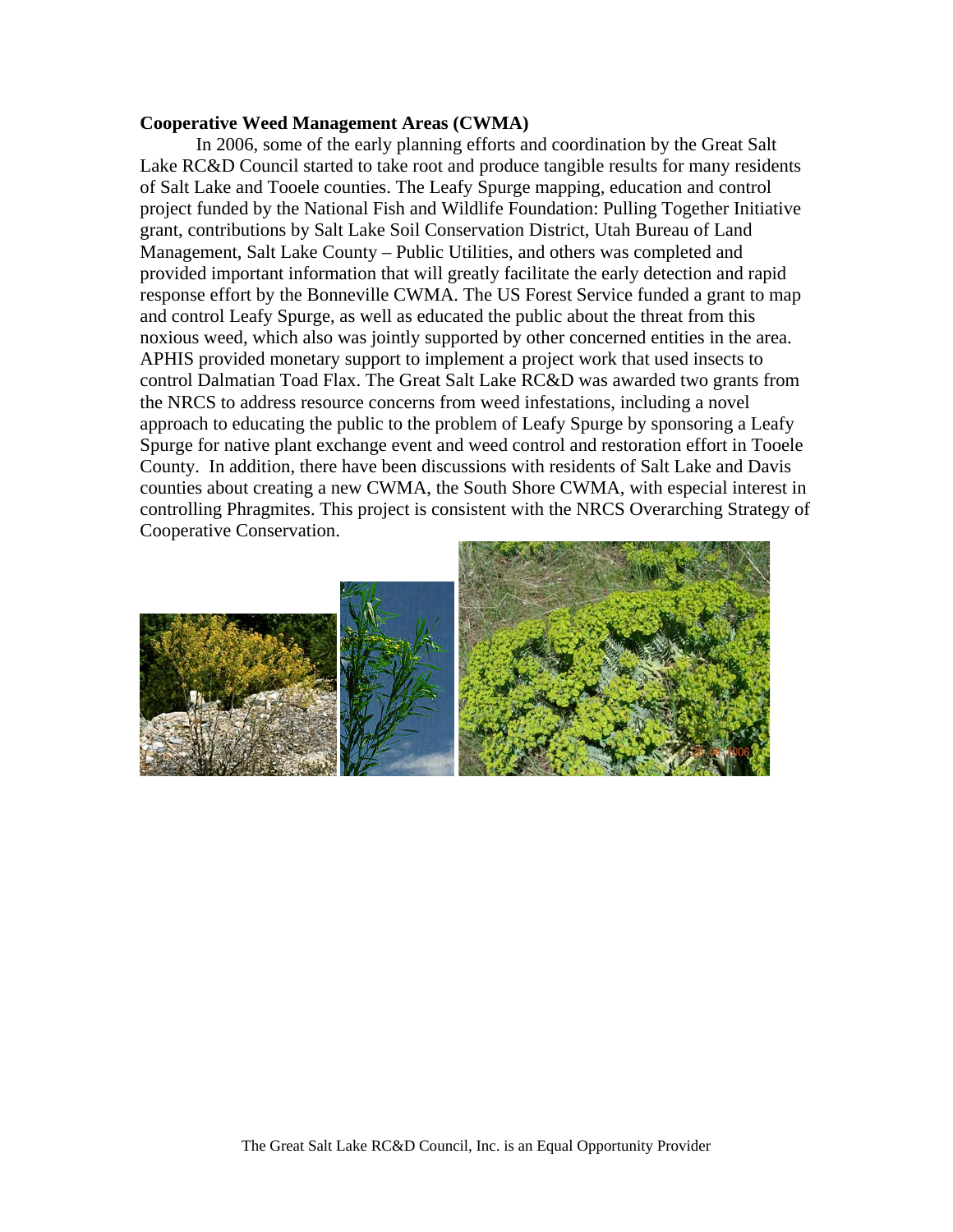### **The People's Market**

A new group of local growers and vendors have planted roots at the Northwest Recreation Center in Rose Park on Sunday mornings to create the newest (and perhaps most ambitious) market. Encouraged by the past success of last year's West Side Swap and Sale, a small group of entrepreneurs and gardeners offer Salt Lake City and surrounding communities the opportunity to purchase locally grown produce and a variety of locally produced goods from aspiring craftsman. Organized by Kyle LaMalfa, the People's Market has started from a humble beginning with a handful of participants. The market offers very reasonable rates for local producers. After a number of challenges including insurance and permit issues the People's Market was in full bloom with a full bouquet of goods and services for residents to eat, purchase and experience last summer. This intimate group of merchants already has their sights set on next year's market with even more ambitious plans to grow from the seeds of success of this year's efforts.



## **Deep Creek Sensitive Species Assessment: Conservation Partnership Initiative Grant**

Working in cooperation with Utah State University, Brigham Young University, and Utah Division of Wildlife Resource, the Great Salt Lake RC&D is working to assess populations and habitat of the Greater Sage Grouse, Pygmy Rabbit, Columbia Spotted Frog and Least Chub in the Deep Creek Watershed in the western desert of Utah and Nevada. The second field season has provided valuable insight into the habitat, location and populations of these sensitive species. With the findings of these coordinated studies, the GSL RC&D will be able to better address the implementation needed to help these important wildlife species. This project is consistent with the NRCS Overarching Strategy of the Watershed Approach, as well as potentially addressing the NRCS Mission Goal of Healthy Plant and Animal Communities.



The Great Salt Lake RC&D Council, Inc. is an Equal Opportunity Provider